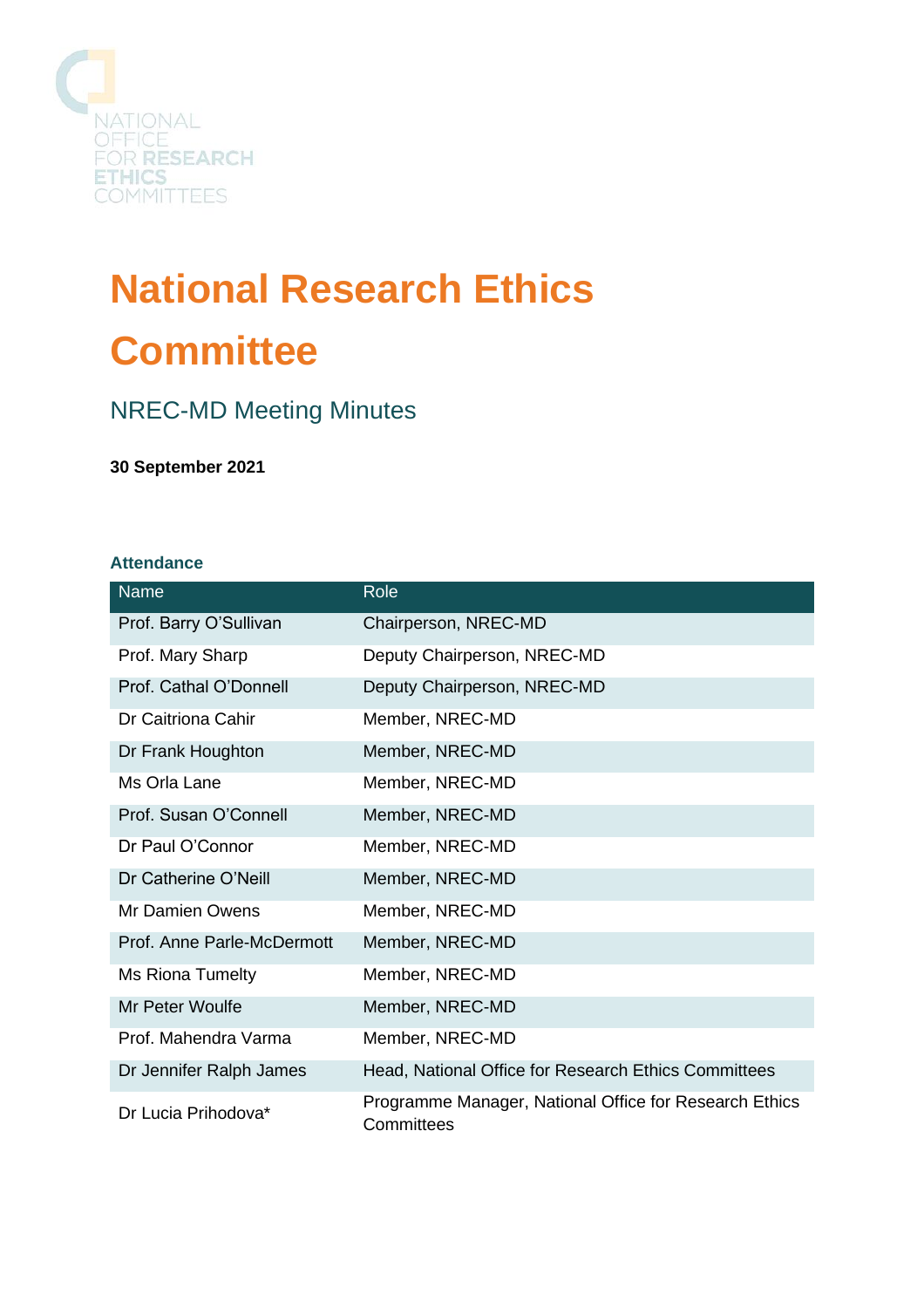Dr Melissa Jones\* Project Officer, National Office for Research Ethics **Committees** 

\*Drafted minutes

**Apologies:** Prof. Therese Murphy, Mr Billy McCann, Dr Owen Doody, Prof. Declan Patton

**Quorum for decisions:** Yes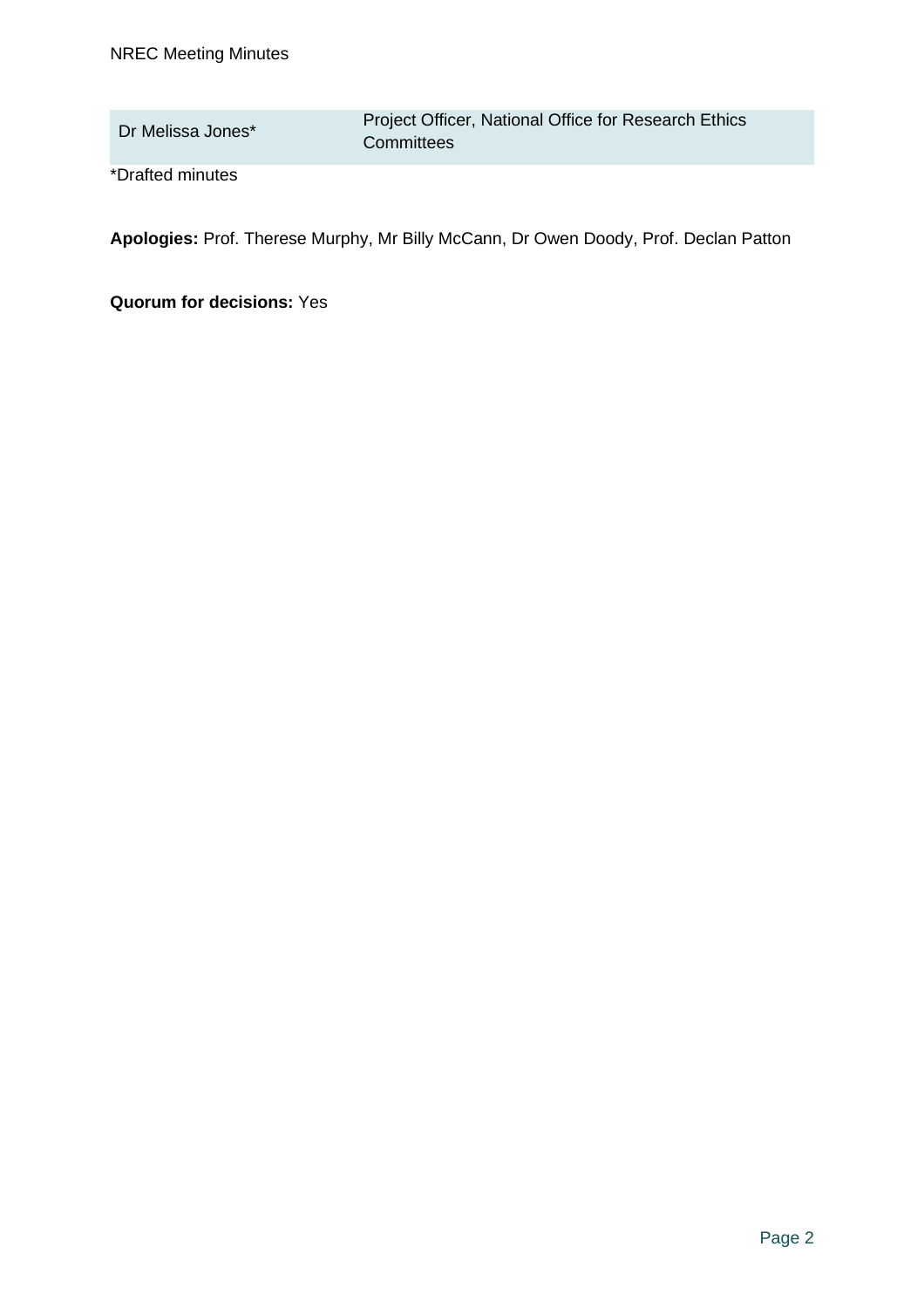### **Agenda**

- Welcome & apologies
- NREC Committee Business Report
- NREC-MD Reporting relationship of ongoing MD studies
- Minutes of previous meeting (26 August 2021) & matters arising
- Declarations of interest
- Application 21-NREC-MD-009-R1
- Application 21-NREC-MD-011
- Application 21-NREC-MD-010-R1
- AOB
- The acting Chairperson (Prof. Mary Sharp) welcomed the Committee and opened the meeting. Prof. Sharp chaired the meeting until agenda item 8 at which point Prof. Barry O'Sullivan joined the meeting and assumed the chairing role.
- NREC Committee Business Report: The Committee *noted* the report.
- NREC-MD Reporting relationship of ongoing MD studies: The Committee *noted* the memo.
- Minutes of previous meeting (26 August 2021) & matters arising: The minutes were *approved*.
- Declarations of interest:

Dr Melissa Jones (21-NREC-MD-009-R1). Dr Jones left the meeting for the review of 21- NREC-MD-009-R1.

Dr Lucia Prihodova (21-NREC-MD-011). Dr Prihodova left the meeting for the review of 21-NREC-MD-011.

#### **Applications**

#### **21-NREC-MD-009-R1**

- Principal Investigator: Professor David Keegan
- Study title: A prospective, multicenter post-marketing clinical investigation of the Tsert SITM System, model NG SI IMT 3X in patients with central vision impairment associated with end-stage age-related macular degeneration
- Lead institution: Mater Misericordiae University Hospital, Eccles Street, Dublin, D07 R2WY
- NREC-MD comments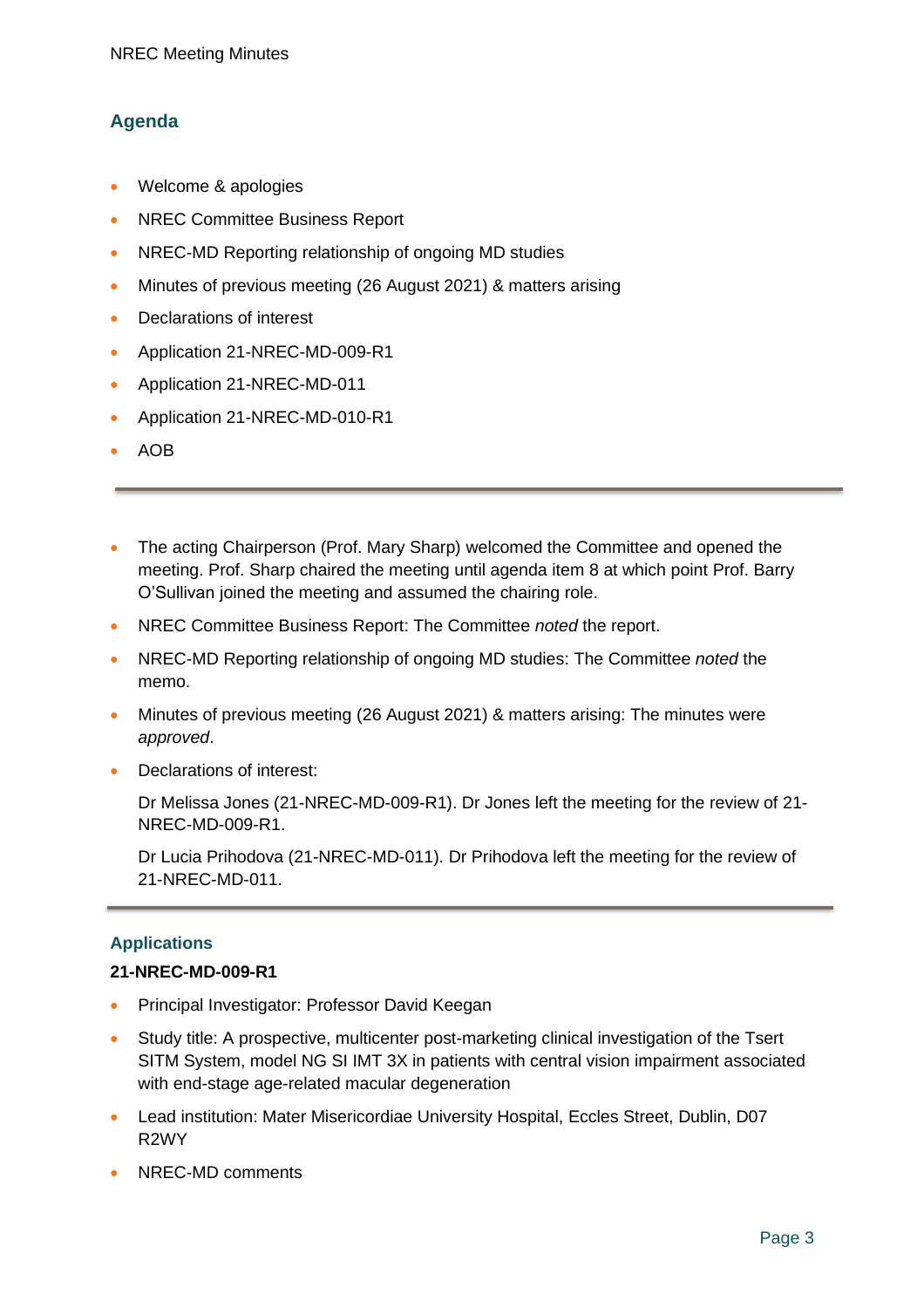- The Committee noted that this application represents the applicant's response to a *Request for further information* from the NREC-MD.
- The NREC-MD agreed the applicant had addressed the Committee's request for further information satisfactorily.
- NREC-MD decision
	- *Favourable with conditions*
- Further information requested / Associated conditions
	- The NREC-MD requests that the insurance policy is updated to provide cover for the full duration of the study.

#### **21-NREC-MD-010-R1**

- Principal Investigator: Dr Darren Mylotte
- Study title: LANDMARK Trial: A prospective, multinational, multicentre, open-label, randomized, noninferiority trial to compare safety and effectiveness of Meril's Myval Transcatheter Heart Valve (THV) series vs. Contemporary Valves (Edwards' Sapien THV series and Medtronic's Evolut THV series) in patients with severe symptomatic native aortic valve stenosis
- Lead institution: University Hospital Galway, Newcastle Rd, Galway, H91 YR71
- NREC-MD comments
	- The Committee noted that this application represents the applicant's response to a *Request for further information* from the NREC-MD.
	- The NREC-MD noted that correspondence from the HPRA to the Sponsor in relation to prior studies on the MyVal device, was submitted as a part of the response to the Committee.
	- The NREC-MD agreed the applicant had not addressed the Committee's request for further information satisfactorily, particularly in the important areas of data protection and participant-interfacing documentation.
	- The NREC-MD noted that the revised DPIA does not sufficiently clarify the locations of data processing and retention, nor does it indicate any input from the site's DPO. To that end, the NREC-MD was not sufficiently assured that the participants' data would be processed in line with the best practice and the Data Protection Act 2018 (Section 36(2) (Health Research) Regulations 2018).
	- The NREC-MD noted that while somewhat revised, the participant information leaflet and consent form require significant revision to ensure that the consent sought from participants is truly informed and compliant with the Data Protection Act 2018 (Section 36(2) (Health Research) Regulations 2018).
- NREC-MD decision
	- *Unfavourable*